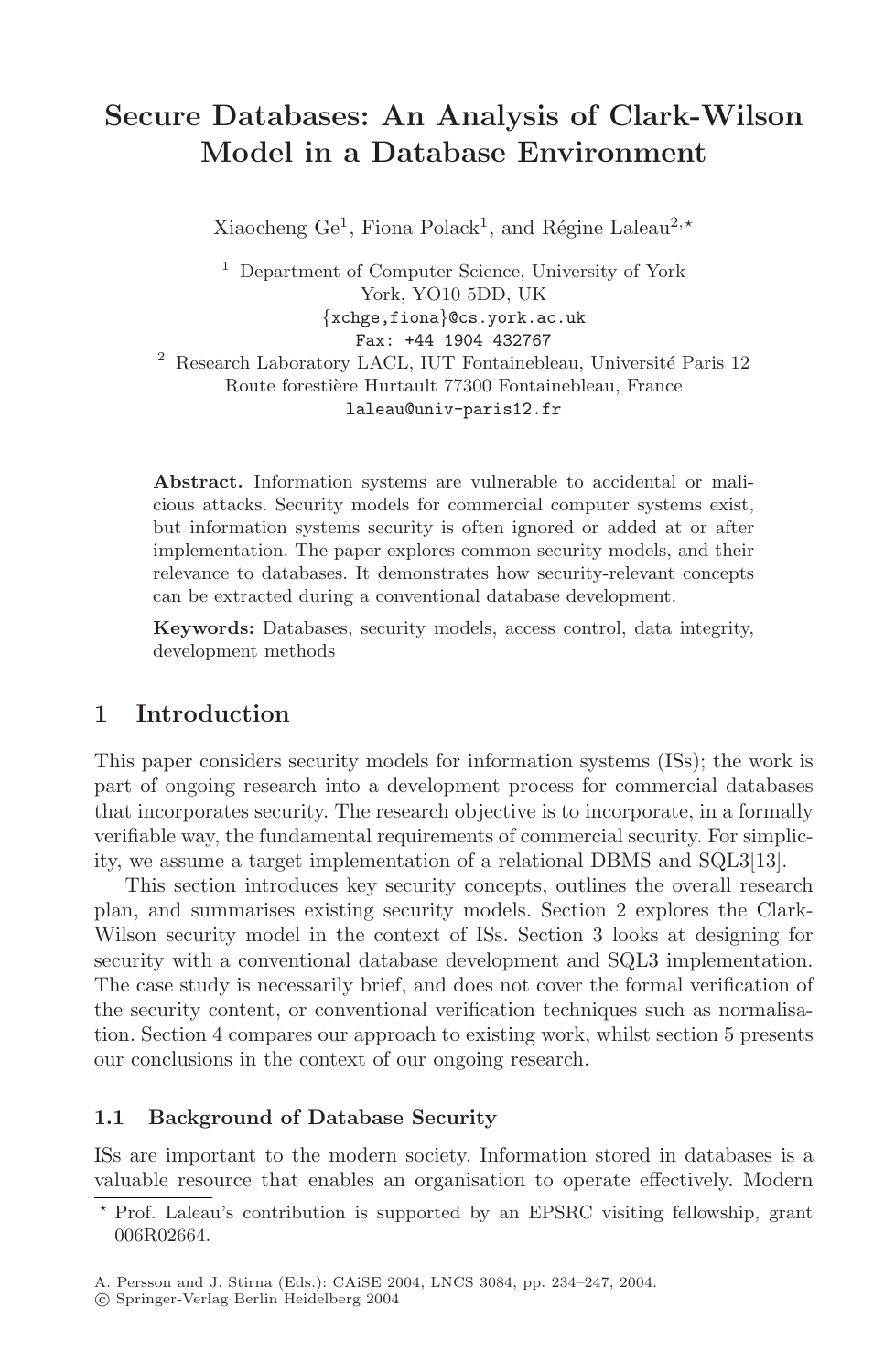organisations are so dependent on the proper functioning of their ISs that corruption or loss of data has serious consequences.

Database security is concerned with ensuring the *confidentiality (or secrecy), integrity,* and *availability* of stored data. *Confidentiality* is the protection of data from unauthorised disclosure either by direct retrieval or by indirect logical inference; it also concerns the possibility that information may be disclosed by legitimate users acting as an information channel, passing secret information to unauthorised users. *Integrity* requires data to be protected from invalid modification, insertion or deletion. Integrity constraints are rules that define the correct states of a database, and maintain correctness under operation. *Availability* ensures that data is available to authorised users. Availability is very closely related to integrity because service denial may cause or be caused by integrity violations.

Database security is not an isolated problem; it is affected by other components of a system, such as the operating system (OS). The security requirements of a system are specified by means of a security policy and enforced by security mechanisms. For databases, [21, 5, 20] classify the secure database requirements.

Our research focuses on database integrity, and those aspects of confidentiality that relate to data protection, namely access control. Of the following security requirements, which are the minimum that need to be supported by the IS, the first relates directly to integrity; the other two relate to confidentiality.

- 1. *Integrity, Consistency*. Semantic integrity constraints are rules defining the correct states of the system during operation; they exist to protect against malicious or accidental modification of data, and ensure the logical consistency of data. Rules can be defined on the static state of the database, or on transitions (as conditions to be verified before data is modified).
- 2. *Identification, Authentication, Audit*. Before accessing a system, every user is identified and authenticated, both for the audit trail and for access permission. Auditing is the process of examining all security relevant events.
- 3. *Authorisation (access control)*. Authorisation applies a set of rules that defines who has what type of access to which information. Access control policies govern the disclosure and modification of information.

In the context of requirement engineering, security aspects should not be afterthoughts of database design process. We cannot simply *'firewall* databases, because firewalls cannot do anything against invalid modification by authorised users. We need an IS development method that incorporates security aspects.

### **1.2 Secure Database Design Process**

Our design process (Figure 1) extends a conventional database design process[10] with security; it includes a formalisation (referred to as OAZIS), to support verification of the integrity of state and operations.

The first step, **requirements collection and analysis**, documents users' data and functional requirements (ie required transactions). There are three types of security requirement: logical, physical and organisational. We concentrate on logical requirements, derived by analysis of threats and risks.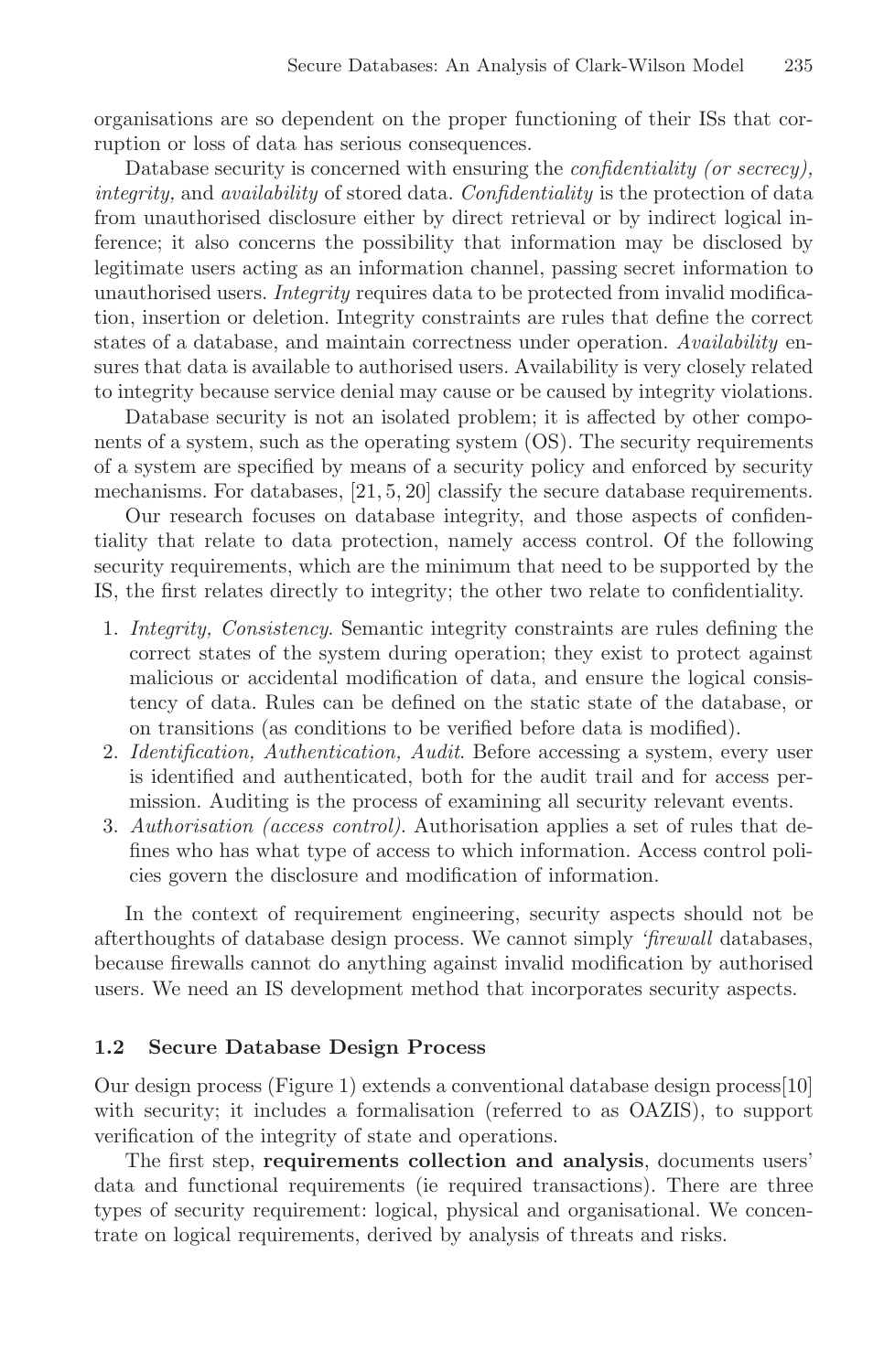

**Fig. 1.** The development process of OAZIS method

The logical security requirements are the basis for **security analysis and policy selection**. This step is crucial. The security policy determines the access mode for each subject (or role) on each object (data, operations). The permissions of each user role are specified, and the access control list determined.

Once requirements have been analysed, **functional analysis** and **conceptual design** produce a conceptual schema, a concise description of data types, relationships, and constraints. Sub-schemas are identified to aid the expression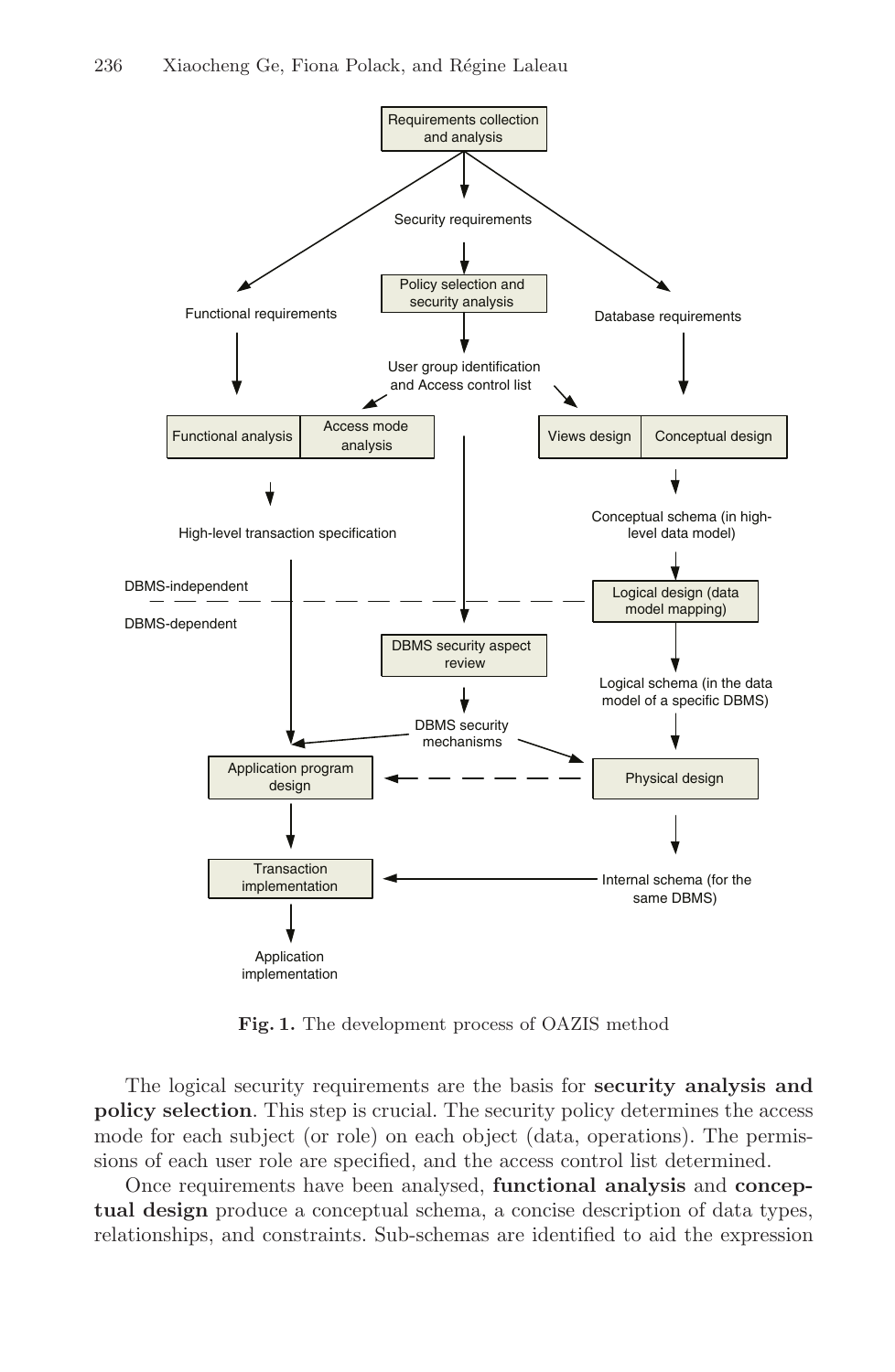of security constraints and access control. Basic data operations (create, delete, and update) are used to specify transactions – both the user-required functional transactions and those relating to the chosen security policy. The results of these steps need to be verified against the security requirements, so development iterates between conceptual modelling and model verification.

**Logical design** translates the conceptual model into a logical model for a specific DBMS. Analysis of the security features in the conceptual model establishes which security requirements can be achieved by OS and DBMS security mechanisms, or by specific security packages, resulting in a logical security model. If any security requirements in the conceptual model cannot be addressed using available mechanisms, the developer should design further specific mechanisms.

Finally, **physical design** implements the internal database structures, including security mechanisms. Application programmes are coded for those parts of transactions that cannot be implemented directly on the chosen DBMS.

### **1.3 Literature of Security Models**

There are many security policies and models in the literature, relevant to various environments. In a military environment, confidentiality is critical – all classified information shall be protected from unauthorised disclosure or declassification – so models focus on mandatory classification. For example, Bell-LaPadula [3] and its derivatives describe models for confidentiality, whilst Biba [4] defines a similar level-oriented integrity model. In the commercial environment, the goal is to prevent fraud and errors – no user, even if authorised, should be able to modify data in an invalid way – so models focus on integrity enforcement and authorisation mechanisms to prevent illegal modification. The seminal work is Clark-Wilson's integrity model.

Policies and models are implemented by security mechanisms, which can be either *discretionary* or *mandatory*. *Discretionary* models include mechanisms for granting and delegating access permissions by (some) system users. *Mandatory* security is built-in and cannot be changed by system users. These models govern information access on the basis of classifications of subject and object<sup>1</sup>.

For our commercial security requirements, the Clark-Wilson model results in a conceptual security model that is defined by identification of,

- **–** data items for which security enforcement is crucial (CDIs);
- **–** transformation procedures (TPs) that can access data;
- **–** user roles, in terms of authorisation to use particular TPs.

The access control is specified as an access triple, < *user* , *tp*, *data* >, stating that a *user* has permission to execute *tp* on *data*. Implementation is usually discretionary, but there is no fundamental reason why a Clark-Wilson triple could not be implemented as a mandatory security mechanism.

<sup>1</sup> A subject is a person or application that actively accesses data/processes; objects are passive data or processes stored in the IS. For military systems, the implementation of mandatory security mechanisms is described in the U.S. Department of Defence Trusted Computer System Evaluation Criteria (the Orange Book) [9].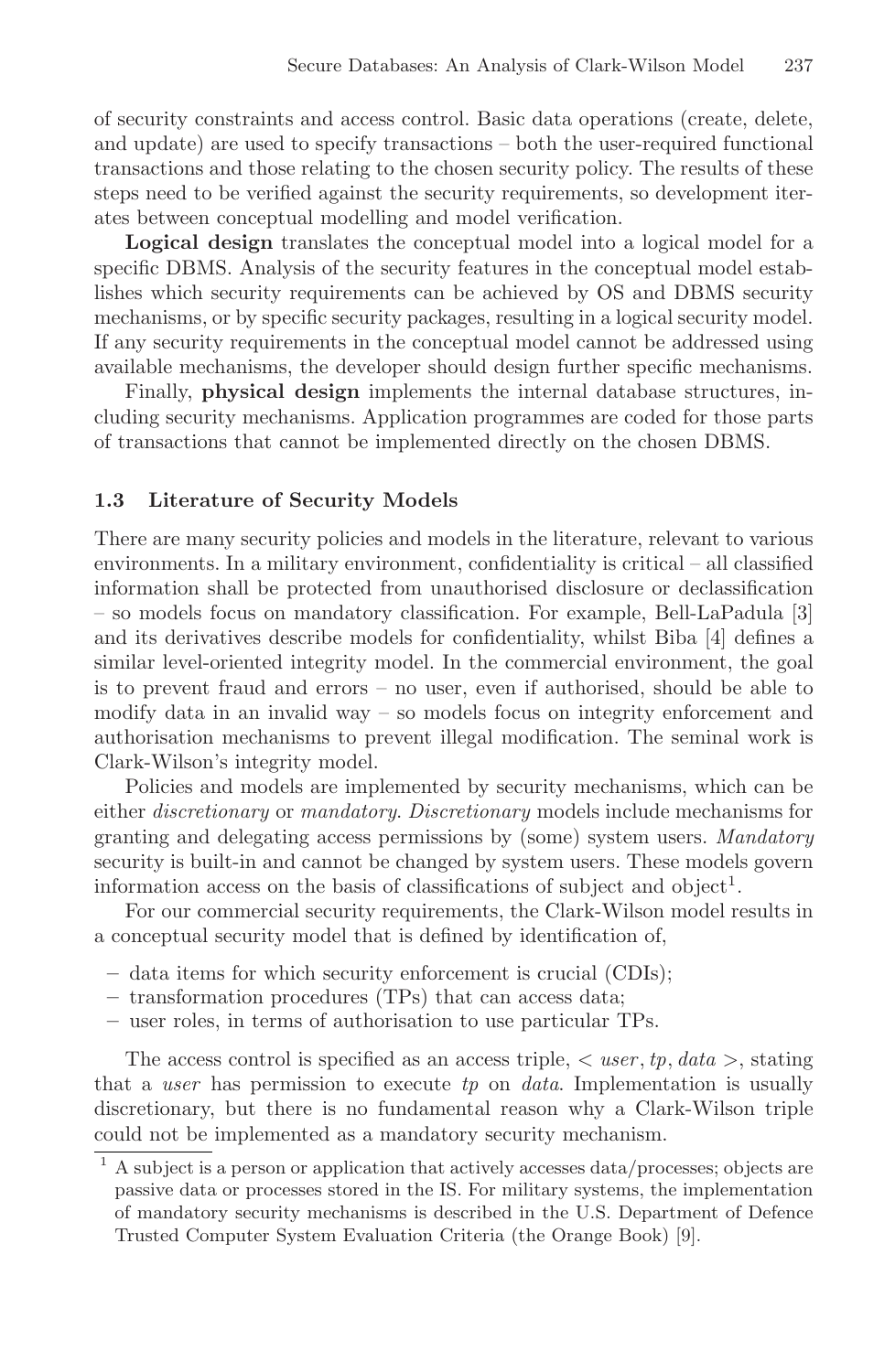To enforce basic access control and integrity mechanisms, Clark-Wilson identifies two principal mechanisms. The **well-formed transaction** preserves data integrity and prevents users from arbitrarily manipulating data. **Separation of duty** dictates that each critical operation comprises two or more subparts, each of which has to be executed by a different user role. Our research is concerned with how these mechanisms can be established during the database design process.

# **2 Clark-Wilson and Information Systems**

The Clark-Wilson security model derives from commercial data processing practices. It is based on time-tested business methods; thus it represents a real-world approach, rather than an academic exercise. Furthermore, the Clark-Wilson model can be used to evaluate the security of a complete system, rather than just the subject-object accesses [11]. The focus on data integrity and well-formed transactions makes it particularly attractive for database systems.

### **2.1 The Clark-Wilson Model**

In 1987, Clark and Wilson proposed their commercial security model [6]. It can be used for systems where integrity is enforced across both the OS and the application. Clark-Wilson was extended to cover separation of duty in 1993 [1].

Clark-Wilson is not the first approach to model the integrity aspect of security. Biba [4] defined an integrity model based on the security classifications of subjects and objects, using *integrity level* for classification. Later, Lipner [17] tried to describe integrity using the Bell-LaPadula model. In his model, a list of users is attached to transactions and data separately, to ensure that data can only be manipulated by certified transactions. These are all *lattice* models, with security verification based on the mathematical theory of lattices and relations. For IS, they are inadequate as they do not restrict data manipulation to programs that implement well-formed transactions.

In Clark-Wilson, each datum in the system is classified as either a *constrained data item* (CDI) or an *unconstrained data item* (UDI). CDIs must be protected, whilst UDIs are conventional data objects whose integrity is not assured under the model. No datum can be in both classes:

$$
Data = CDI \cup UDI \land CDI \cap UDI = \varnothing
$$

Operations on CDIs are performed by TPs and *integrity verification procedures*  $(IVPs)^2$ . IVPs ensure that all CDIs conform to some application-specific model of integrity. TPs change the state of the set of CDIs.

Appendix A lists Clark-Wilson rules for certification, enforcement, and separation of duty. *Enforcement rules* specify security requirements that should be

<sup>2</sup> Although it is tempting to think of a TP as a user transaction, the analogy is unsound, as we will see later.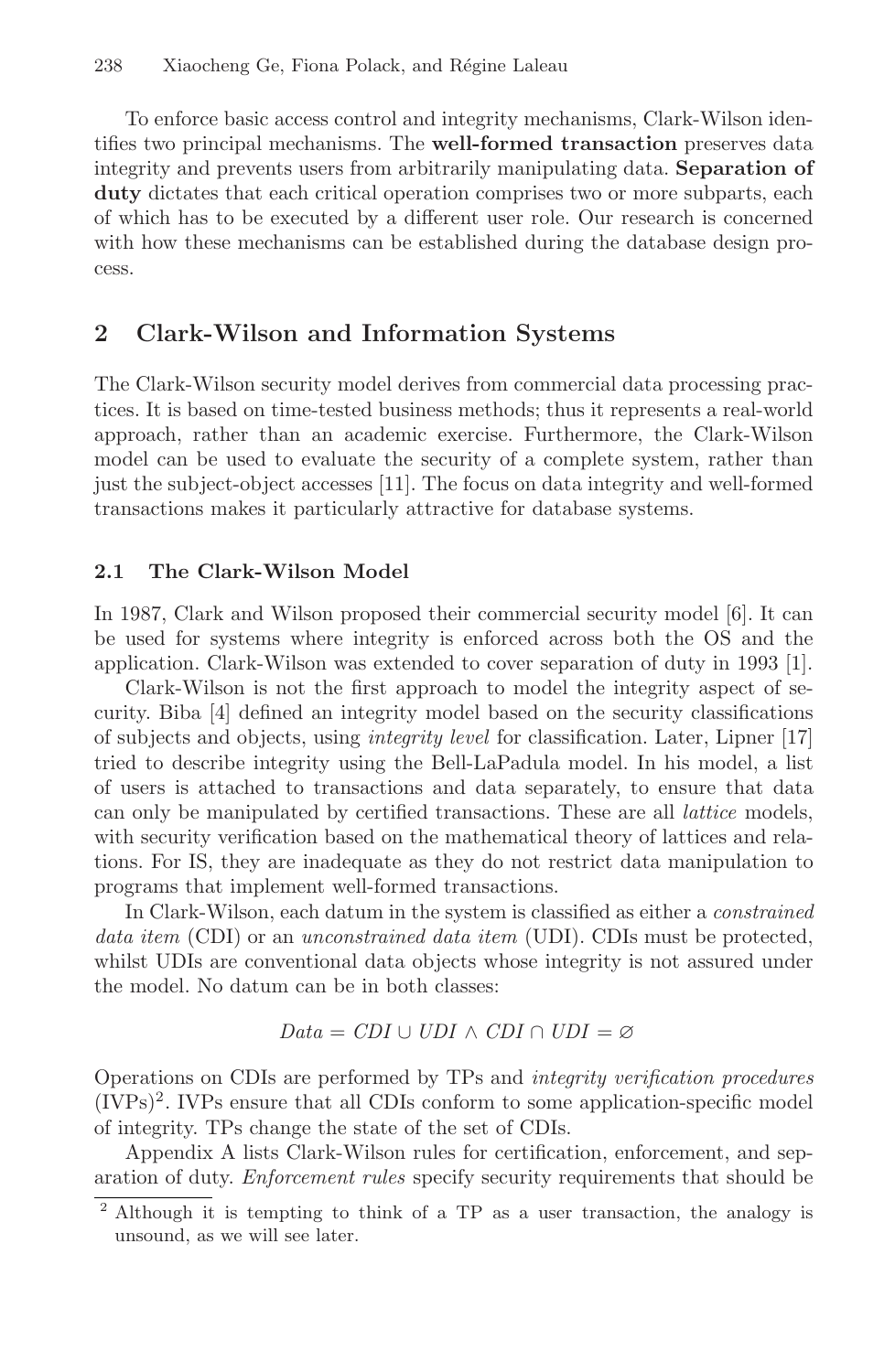

System in valid state

#### **Certification Rules**

C1: IVP validates CDI state

C3: Suitable separation of duty

C5: TPs validate UDI

C2: TPs preserve valid state C4: TPs write to log file

(a) Certification Rules



**Enforcement Rules**

E1: CDIs changed only by authorised TP

E3: Users are authorised

E2: Users authorised for TP

E4: Authorisation lists changed only by security officer

(b) Enforcement Rules

**Fig. 2.** Certification and Enforcement Rules of the Clark-Wilson Model

supported by the protection mechanisms in the underlying system. *Certification rules* specify security requirements that the application system should uphold.

Figure 2 (derived from [6]) shows how these rules apply to data management. UDIs represent data that exists outside the secure system. Certification rules ensure that such data is properly validated on entry to the system – for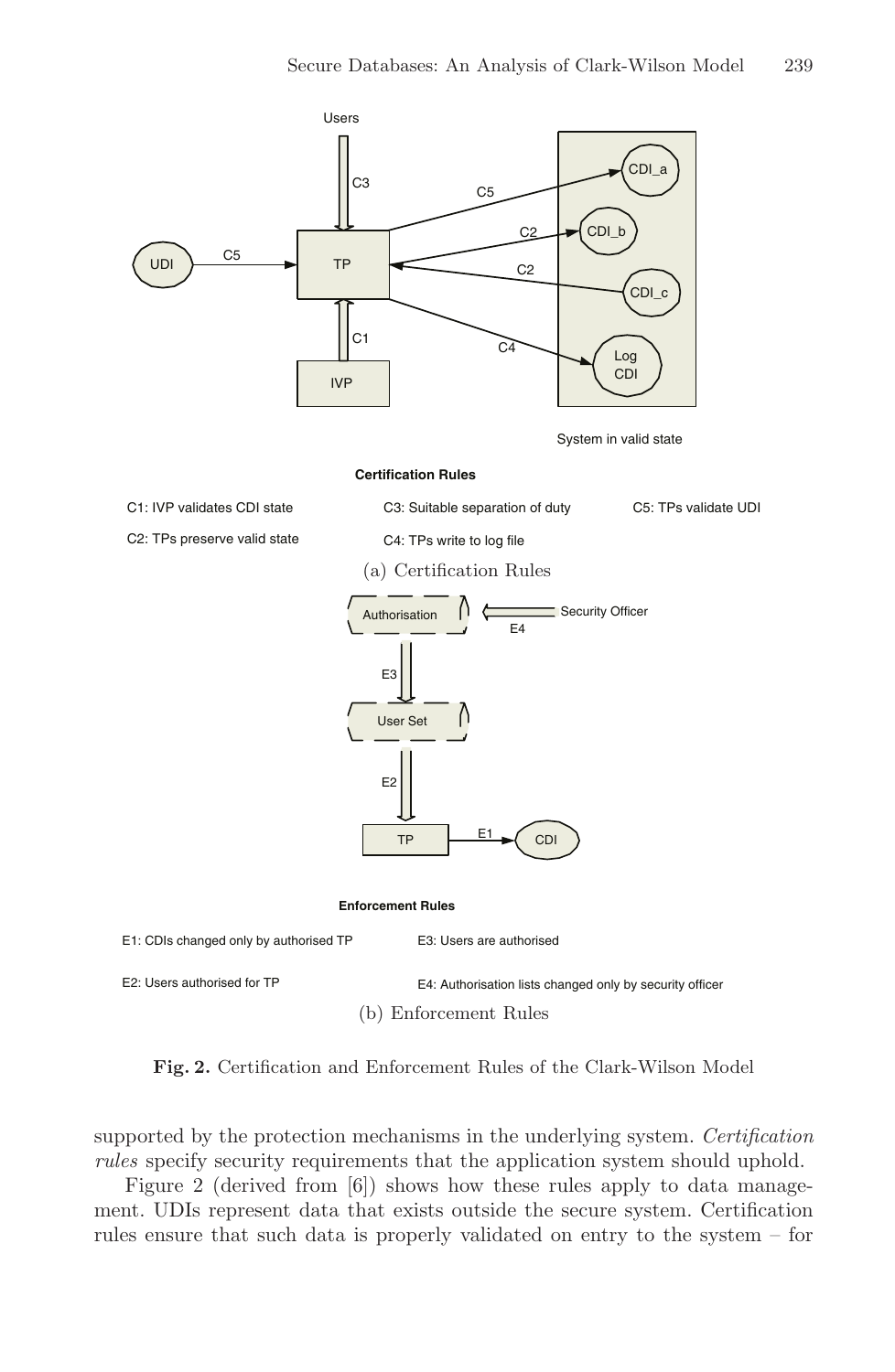example, rule C5 requires that well-formed TPs that convert UDIs to CDIs perform only the complete, certified transformations; rules C1 and C2 require that CDIs conform to the IVPs on entry and under subsequent transformations. Rule C4 requires the logging of all transactions, as is normal for databases – though database logging is for rollback, whilst Clark-Wilson logging is for audit; rule C3 requires appropriate separation of duties. Since data can only be entered in accordance with the certification rules, for the systems in which we are interested, it follows that all data in the database are CDIs. The enforcement rules prevent modification of CDIs in ways that contravene the IVPs. Rules E2 to E4 relate to TP authorisation of access, whilst remaining rules ensure that only well-formed, certified TPs can be used to modify CDIs.

## **2.2 Applying Clark-Wilson Using a DBMS**

Conventional DBMSs support many of the Clark-Wilson mechanisms for access authorisation and control. However, implementations based on standard SQL require some compromises. SQL3 access control mechanisms are primarily on data not transactions, so the access-control triples cannot be directly or fully implemented for user transactions. Inspiration for implementation mechanisms comes from Lee [16] and Shockley [23], who independently developed an implementation of the Clark-Wilson model, using the Biba model categories and trust subjects to interpret access triple authorisations at the data level.

Figure 3 shows a classical DBMS and the related OS and programming functions. The fundamental database principle, that data can only be accessed via the DBMS, is assumed, and the DBMS provides authorisation checking, transaction and data management and logging. The OS authentication also applies as normal and can be extended at the DBMS interface, for example with extra access rules. We now consider how these concepts can be related to the Clark-Wilson rule-application in Figure 2.

First, we consider validation of UDIs. In figure 3, the application object, outside the DBMS box, represents a UDI. Following rule C5, the application object is processed by an application program, invoking integrity enforcement procedures such as procedure preconditions or an integrity contract. During execution, connection to the DBMS server is established, and the user who is executing the application program is authenticated by DBMS-level authorisation. If authentication succeeds, then a database transaction takes over, applying its own checks on data integrity via the DBMS integrity enforcement. The transaction is logged, part in the DBMS transaction log and part by the OS (rule C4).

Secondly, we review the implementation of the enforcement rules on CDIs. At login, users are checked by OS authentication; they can then access either application programs or database transactions according to the relevant access rules (rule E3). Under rule E4, access permissions can only be modified by a specific user role (security officer). Enforcement rule application is strongest if as much processing as possible takes place under the control of DBMS access rules. This is the case with *Stored Procedures* (supported by, for instance, ORACLE[19], IBM DB2[12], and Microsoft SQL server [18]) and DBMS programming facilities such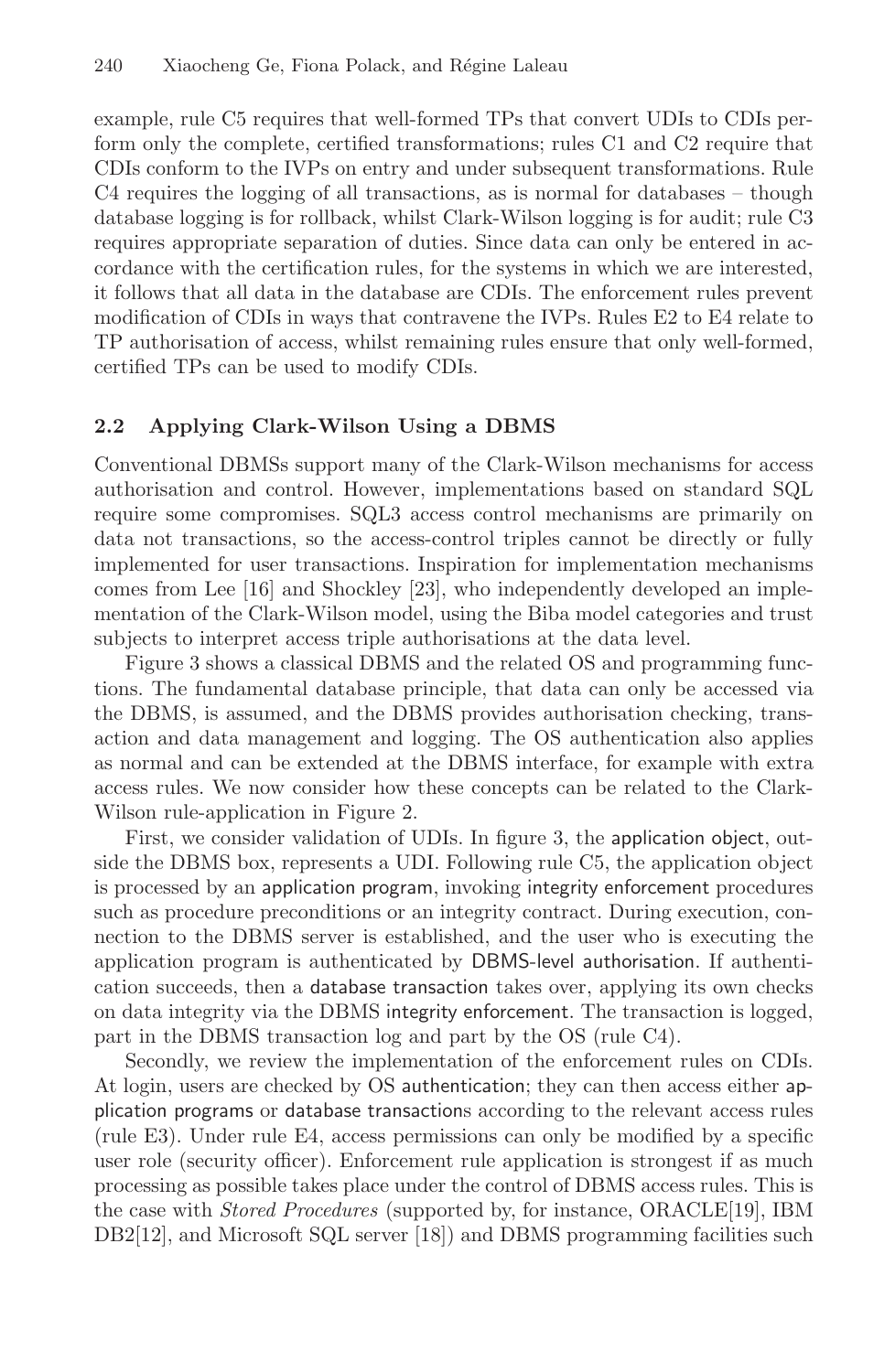

**Fig. 3.** DBMS classical architecture

as Oracle's PL/SQL. For complex algorithms, library procedures, graphics, and access to other systems, it is necessary to use program code managed by the OS; each time a CDI is exported to an embedding program, it reverts to UDI status.

A typical database transaction is made up of a number of separate TPs, some of which convert UDIs into DBMS CDIs, and some of which update CDIs. Transactions must also implement IVPs. Most database transactions (and their associated access control) must therefore conform to the Clark-Wilson rules. Access triples grant access to whole TPs. However, most SQL authorisation mechanisms are defined on data and simple commands using the **GRANT** statement (coupled with views):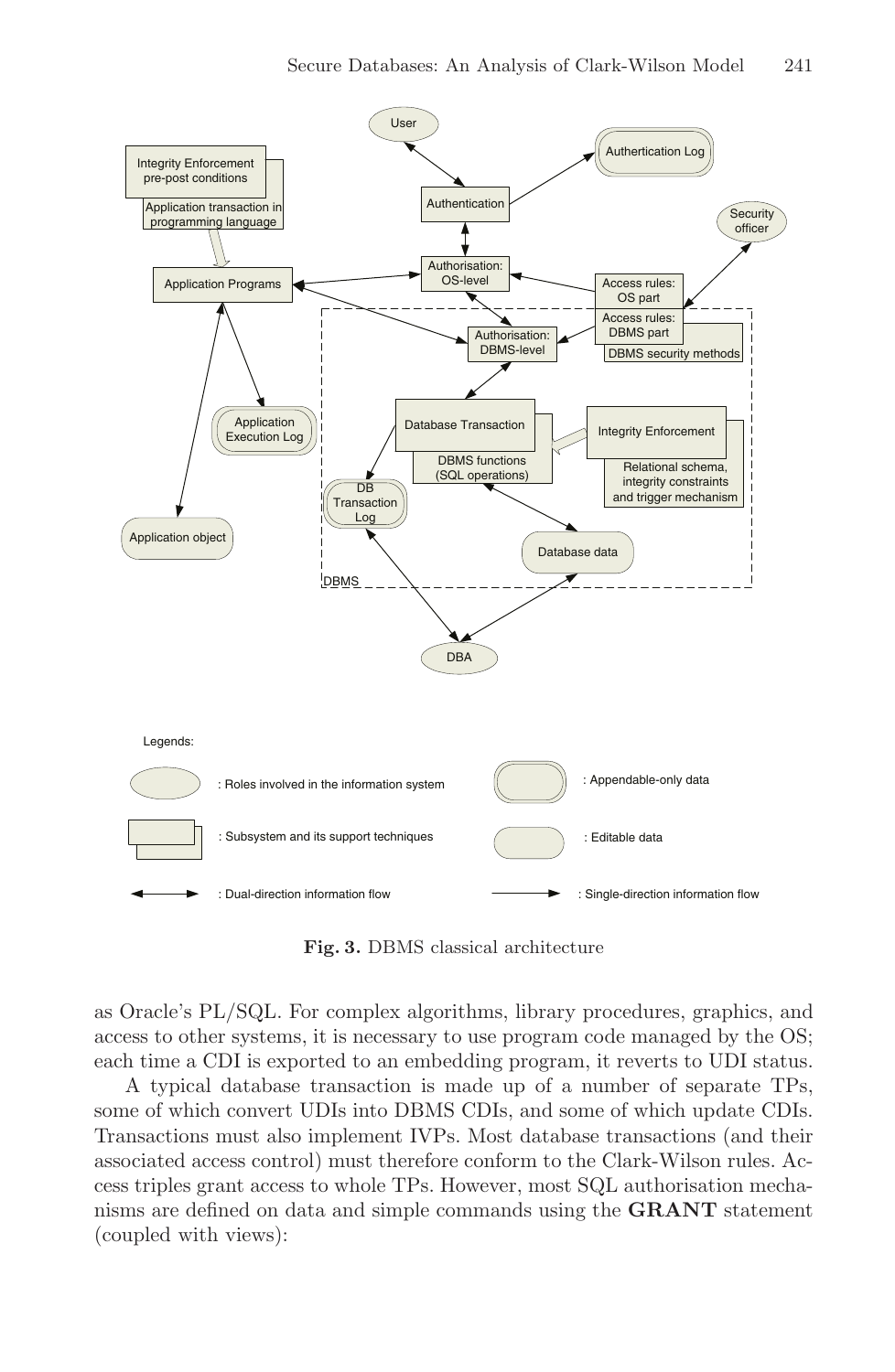**GRANT** *list of privileges* **ON** *data object* **TO** *list of users* **[ WITH GRANT OPTION ]**

Access is given **TO** specified users and roles, **ON** specified data structures. The access can be via any of the basic commands listed in the **GRANT** statement. The basic commands are **SELECT**, **DELETE**, **INSERT**, **UPDATE**, **REFERENCES**, **TRIGGER** and **EXECUTE**. One side-effect of SQL access control is to reduce the likelihood that transactions commit. For instance, consider transaction T:

BEGIN T **SELECT** ∗ **FROM** X; **DELETE FROM** X **WHERE** ...; COMMIT T

On table X, role *U* has permission for **SELECT** and **DELETE**, whilst role *V* has only **SELECT** permission. If *U* executes  $\mathsf{T}$  there is no problem, provided that integrity constraints are not violated. If, however, *V* executes T, the transaction always aborts. Here, a solution would be to implement T as a stored procedure, and grant **EXECUTE** permission on T only to *U* . This is not a general solution, as some transactions cannot be defined as stored procedures.

Application programs are beyond the scope of SQL access control, and can violate confidentiality. For example, if transaction T had additional program commands to store or pass on the value of X.∗, the values stored in X would be available to users who might not have **SELECT** access to X.

A final problem with SQL authorisation is **WITH GRANT OPTION**. Although this is a popular concept, as it allows distributed management of authorisations, it contradicts Clark-Wilson rule E4.

Our development process addresses these limitations by considering security mechanisms during design, as well as at implementation. Our eventual goal is to use a formal language to specify both the security policy and the functional requirements, and to check their mutual consistency. We can derive implementations that meet the specification, using SQL integrity and access control, stored procedures, and application code.

# **3 Designing for Security: A Case Study**

We now illustrate some aspects of our process. Our research shows that,

- **–** access triples, TPs and separation of duty can be analysed in use case models;
- **–** data details can be checked via class models, extended for modelling ISs to include the constraints needed to enforce data integrity;
- **–** well-formedness can be designed in to transactions, checked using interaction diagrams, and implemented by the usual embedded SQL approaches;
- **–** IVPs can be modelled as operation preconditions, event guards etc; these can be implemented in SQL constraint and trigger statements.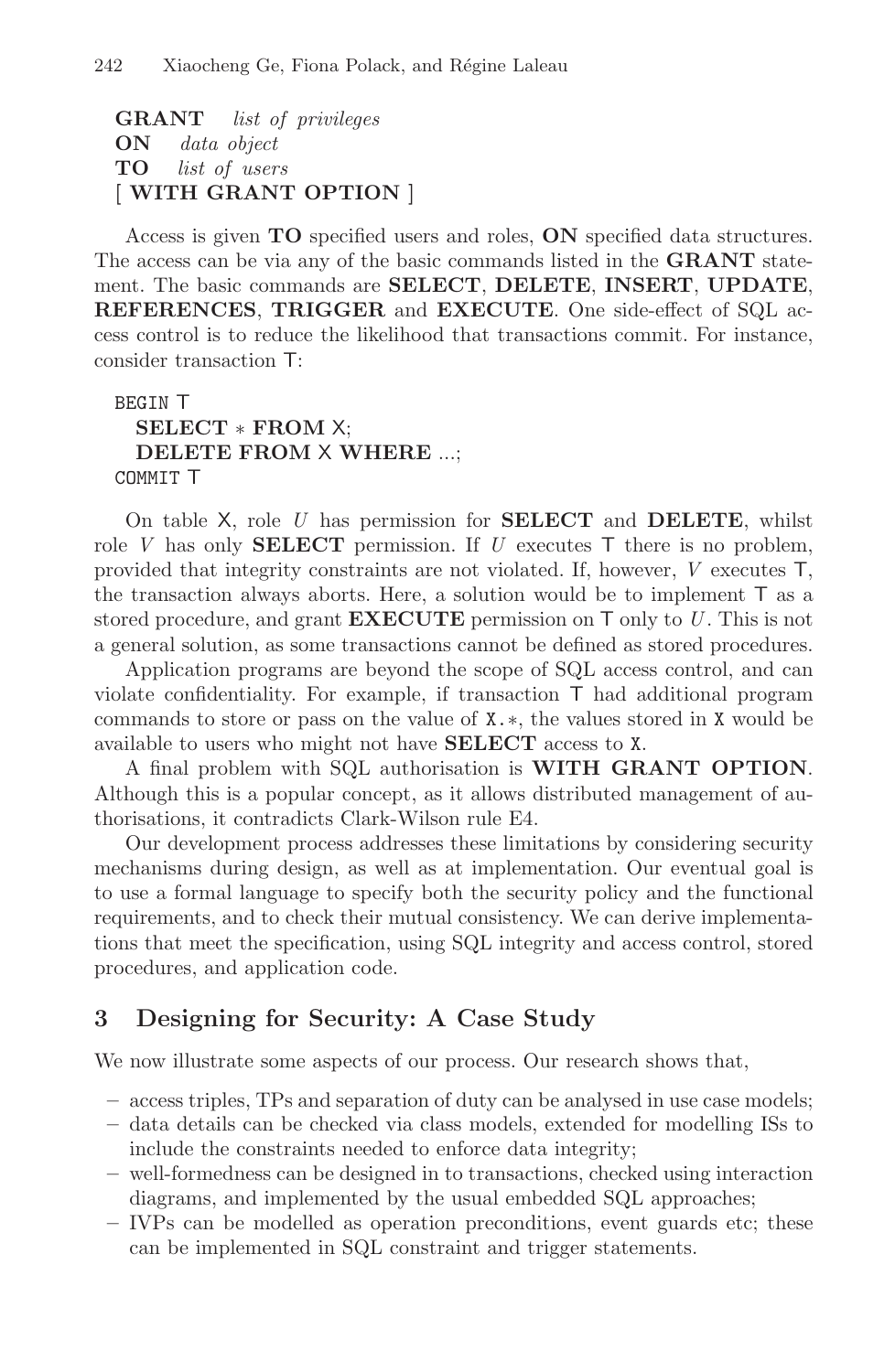The scenario is a system for processing university examination papers.

Each academic year, thousands of students sit examinations. The papers have to be set by the lecturer, then checked by an Exam Board (EB). Students' scripts are marked by lecturers. Marks are checked and entered by administrators. The examination, processing and marks achieved are reviewed by EB, which has authority to modify marks. Finally, students are given access to their marks and degree grades.



**Fig. 4.** Use cases of the examination management system

Figure 4 shows use cases for the system. Because of the characteristics of UML use case diagrams, each link between an actor and a use case presents an access triple in form of < *actor* , *usecase*, *data* > – that is, each use case represents a TP. The implementation must enforce rule E3, that only programs that implement an access triple can be executed on the data.

Each use case models the processing of data into a valid final state (rule C2). For example, *Mark*, is accessed and modified by each of the use cases labelled *M*. The link between the actor Administrator and use case DataInput generates the access triple < *Administrator* , *DataInput*, *Mark* >; the implementation must check the integrity rules on *Mark* before it becomes a CDI in the database.

In order to make sure that the design meets the separation of duty requirement (rule C3), we can list all the access triples relating to the modification of each CDI. For the data item *Mark*, these are:

> < *Lecturer* , *MarkPaper* , *Mark* > < *EB*, *ReviewMarks*, *Mark* > < *Administrator* , *DataInput*, *Mark* >

Three different roles are involved in processing *Mark* before a student can access it – separation of duty is preserved, at least at the conceptual level.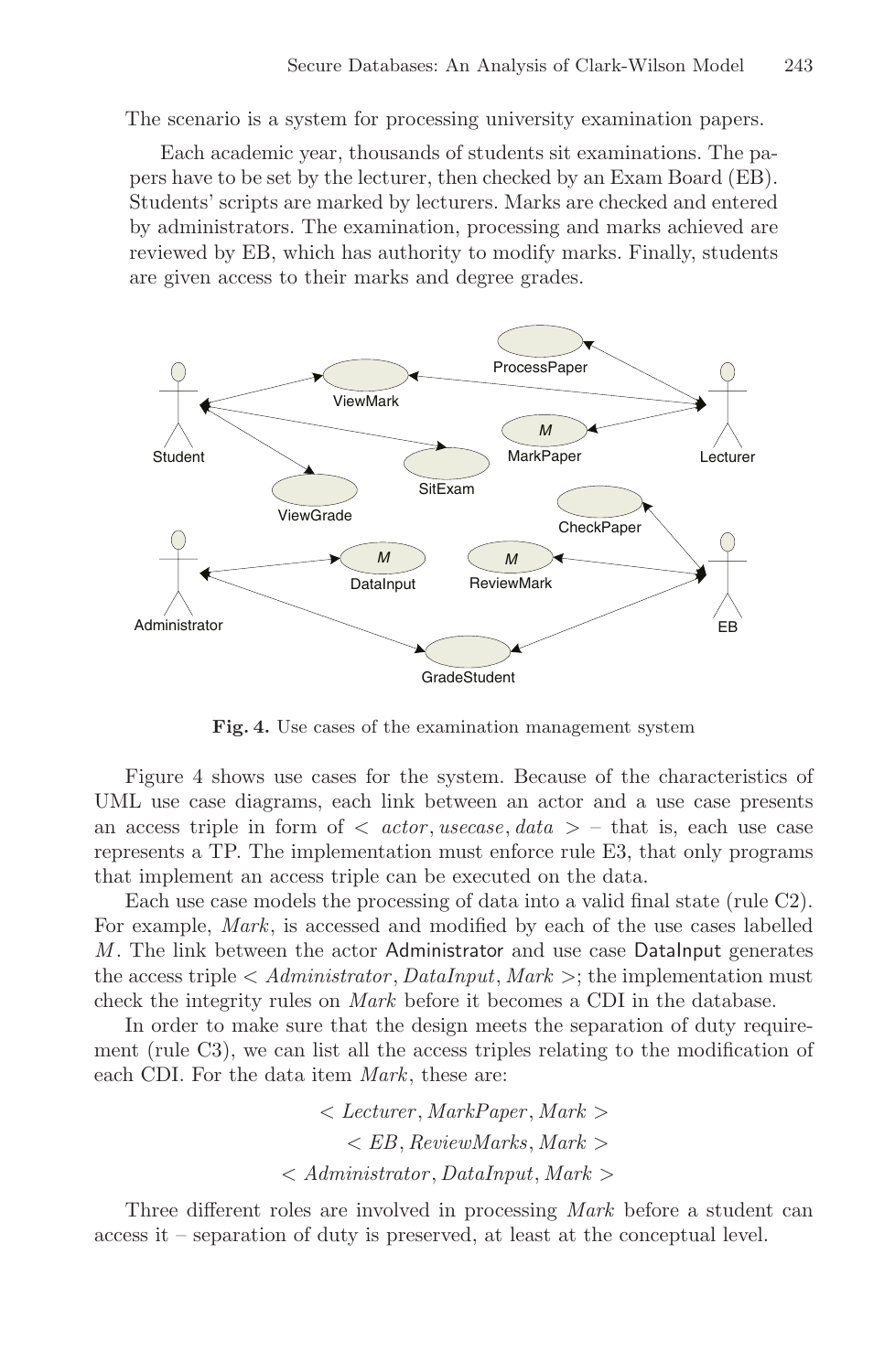The conceptual model class diagram, defining structural integrity, is not illustrated here. In our approach, data constraints are expressed in a suitably formal language (UML recommends OCL; we use Z; elsewhere, we also recommend B [22]). Transactions are specified using UML interaction diagrams, with well-formedness checked by ensuring that structural integrity is maintained; we can also translate the models to a formal language for analysis. Rule C1 says that all IVPs must properly ensure that all CDIs are in a valid state when an IVP is executed – the modelled constraints effectively specify Clark-Wilson IVPs.

IVPs exist for all three mark-processing transactions (some related to the wider organisation):

- **–** the lecturer's marking must conform to published marking criteria;
- **–** at entry, values are checked against data domains and other constraints;
- **–** the EB checks human aspects of the examining system illness, academic misconduct, exam irregularities – and adjusts marks accordingly, but within the data constraints, plus time constraints imposed by the university.

Part of the IVP controlling data input relates to the constraint that the value of *Mark* must be an integer on the university mark scale, 0 and 100. In SQL, we can implement this either as a **CHECK** statement, or as a **TRIGGER**:

```
CREATE TRIGGER EnforceMark BEFORE INSERT
 ON achievement
 REFERENCING NEW ROW AS new
BEGIN
 IF new.mark > 100 THEN ROLLBACK
 ELSE COMMIT
END IF
```
A well-formed transaction combines such clauses and TPs, enforcing integrity.

# **4 Related Work**

The main recent work on designing secure systems is *UMLsec* [14, 15], an extension of UML to include standard security requirements for critical systems, targeted at general security-critical systems design. UMLsec extends use case diagrams, activity diagrams, class diagrams, sequence diagrams, statechart diagrams, and deployment diagrams. It covers a wide area of information security, providing a rich set of security semantic in UML diagrams.

Like UML, the UMLsec graphical notation can be used with any development process, but does not directly represent IS characteristics such as keys and transactions. UMLsec's philosophy is based on the lattice models' multi-level security classification; Clark-Wilson is not level-oriented, and separation of duty is outside the scope of UMLsec. We cannot use UMLsec as the basis for our development process.

In terms of the application of security models to IS, Cuppens et al  $[8, 7]$ reviewed applicable models, and have formally specified, in deontic logic, rules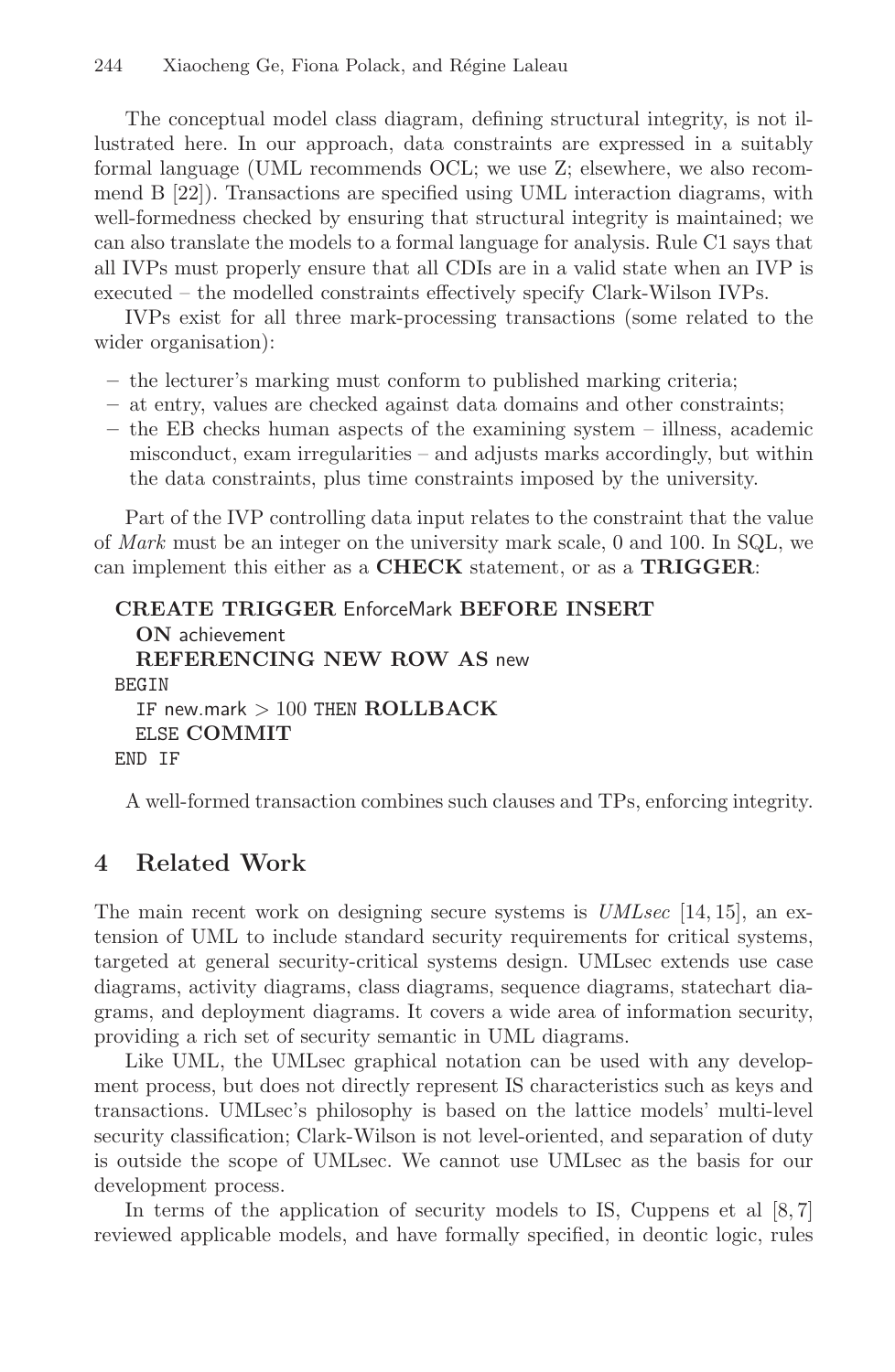and obligations for database confidentiality, integrity and availability. Prolog implementation is used to check rules for contradiction. Cuppens' work is more extensive than ours, and expresses many of the security aspects covered by the Clark-Wilson rules. However, publications do not address the completeness or consistency of the formal security models. Implementation of security mechanisms does not relate to commercial DBMSs and SQL, focusing instead on object-oriented databases with a novel prolog-based query language.

### **5 Conclusion**

In this paper, we summarise support for the Clark-Wilson security model in a conventional DBMS context, and an approach to database design that builds security requirements into the design.

The discussion of security models suggests that the Clark-Wilson focus on well-formed transactions makes it appropriate for ISs. Indeed, the main disadvantage normally cited for Clark-Wilson, that the IVPs and associated techniques are not easy to implement in real computer systems [2], is largely overcome in the database context. For relational database, some integrity constraints are inherent in the theory (entity and referential integrity); others can be stated as static constraints using SQL. Some dynamic integrity constraints can be implemented using the SQL3 triggers, and others can be stated in code. These enforce the integrity of CDIs accessed and modification by TPs.

Although conventional DBMSs have most of the security features needed to implement the Clark-Wilson rules, access triples are not fully supported; a combination of OS and DBMS facilities is required. A verification of security can be achieved by calculating the overall data accesses of the implemented transactions and ensuring that these match triples constructed in design for each required transaction.

The case study extract presents part of an approach for building security requirements into the development process. The conventional conceptual models used for ISs specification and design provide the basis for expressing, checking and implementing the necessary security features. Work is ongoing on the detail of the development process, incorporating the formal analysis of system integrity, and dynamic TP/IVP enforcement of integrity by transactions.

The ability to map designed security features to the SQL concepts supported by current DBMSs is also critical to the success of our approach. The case study shows just one aspect of this – the derivation of a trigger to enforce a simple data constraint. We are devising template translations from our conceptual and formal models to SQL, and are working on a prototype of a tool that can express formally-verified integrity rules as appropriate SQL constraints and triggers.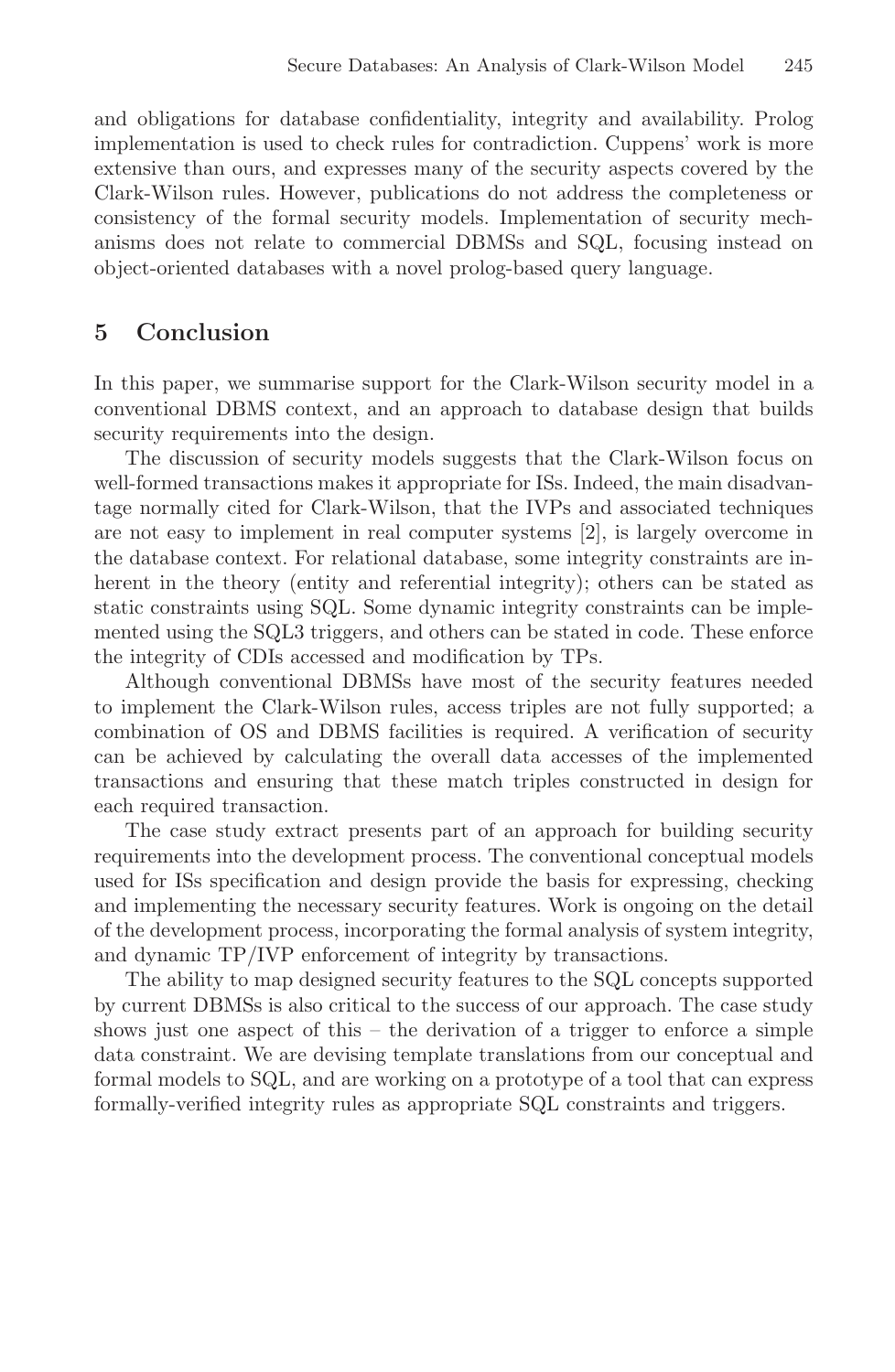# **References**

- 1. M. Abrams, E. Amoroso, L. LaPadula, T. Lunt, and J. Williams. Report of an integrity research study group. Computers and Security, 12:679–689, 1993.
- 2. E. Amoroso. Fundamentals of Computer Security Technology. Prentice Hall, 1994.
- 3. D. E. Bell and L. J. LaPadula. Secure computer systems: Mathematical foundations and model. Technical Report MTR 2547 v2, MITRE Corporation, 1973.
- 4. K. J. Biba. Integrity constraints for secure computer systems. Technical Report EST TR-76-372, Hanscom AFB, 1977.
- 5. S. Castano, M. Fugini, G. Martella, and P. Samarati. Database Security. Addison-Wesley, 1994.
- 6. D. D. Clark and D. R. Wilson. A comparison of commercial and military computer security policies. In *IEEE Symposium on Security and Privacy*, pages 184–194, Oakland, April 1987.
- 7. F. Cuppens. Modélisation formelle de la sécurité des systèmes d'informations. Habilitation, Paul Sabatier University, Toulouse, France, 2000.
- 8. F. Cuppens and C. Saurel. A logical formalization of integrity policies for database management systems. In S. Jajodia, W. List, G. W. McGregor, and L. Strous, editors, Integrity and Internal Control in Information Systems. Kluwer, 1998.
- 9. DOD. TCSEC: Trusted computer system evaluation criteria. Technical Report 5200.28-STD, U.S. Department of Defense, 1985.
- 10. R. Elmasri and S. B. Navathe. Fundamentals of Database Systems. Benjamin Commings, 2nd edition, 1994.
- 11. S. N. Foley. The specification and implementation of "commercial" security requirements including dynamic segregation of duties. In  $4th$  ACM Conf. on Computer and Communications Security, pages 125–134. ACM Press, April 1997.
- 12. IBM. DB2 universal database: SQL reference, release 7. IBM Corporation, 2000.
- 13. ISO. International standard SQL. Technical report, ISO/IEC 9075-1, 1999.
- 14. J. Jürjens. Towards development of secure systems using UML. In FASE 2001, Genova, Italy, volume 2029 of LNCS, pages 187–201. Springer Verlag, April 2001.
- 15. J. Jürjens. UMLsec: Extending UML for secure systems development. In UML 2002, Dresden, Germany, volume 2460 of LNCS, pages 412–425. Springer Verlag, Sept-Oct 2002.
- 16. T. M. P. Lee. Using mandatory integrity to enforce "commercial" security. In IEEE Symposium on Security and Privacy, pages 140–146, Oakland, April 1988.
- 17. S. B. Lipner. Non-discrentionary controls for commercial applications. In IEEE Symposium on Security and Privacy, pages 2–10, Oakland, May 1982.
- 18. Microsoft. SQL server, version 7.0. Microsoft Corporation, 1999.
- 19. Oracle. Oracle8i SQL reference, release 8.1.6. Oracle Corporation, 1999.
- 20. G. Pernul, W. Winiwarter, and A. Min Tjoa. The entity-relationship model for multilevel security. In Int. Conf. on Conceptual Modeling / the Entity Relationship Approach, pages 166–177, 1993.
- 21. C. P. Pfleeger and S. L. Pfleeger. Security in Computing. Prentice Hall, 3rd edition, 2003.
- 22. F. Polack and R. Laleau. A rigorous metamodel for UML static conceptual modelling of information systems. In CAiSE 2001, Interlaken, Switzerland, volume 2068 of LNCS, pages 402–416. Springer Verlag, June 2001.
- 23. W. R. Shockley. Implementing the Clark/Wilson integrity policy using current technology. In 11th National Computer Security Conference, pages 29–37, Baltimore, October 1988.